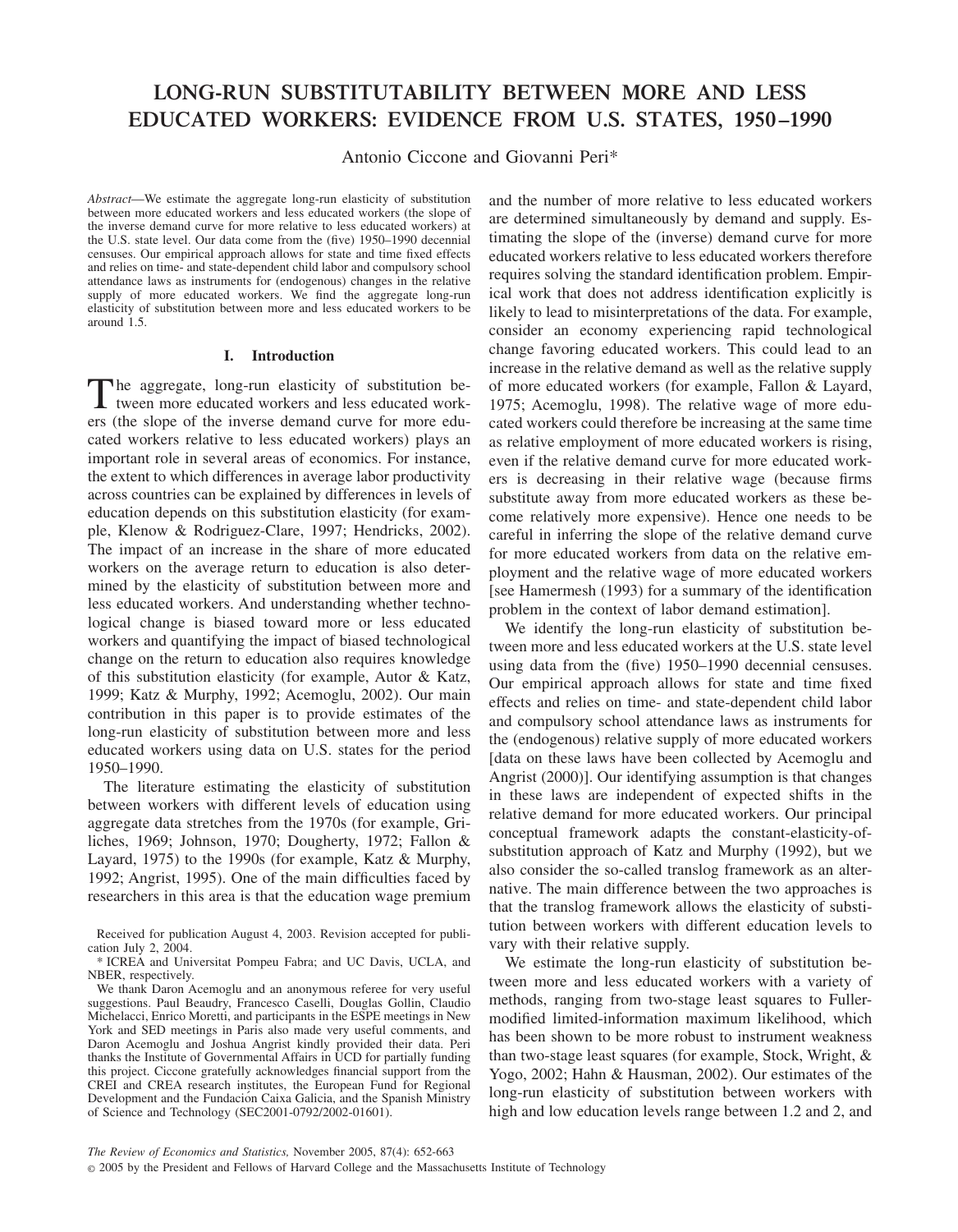our preferred estimate is 1.5. These estimates are similar to several other estimates that try to correct for the endogeneity of average schooling attainment (using approaches that differ from ours).

Estimates of the elasticity of substitution between workers with different levels of education in production [that is, estimates of the slope of the demand for more educated workers relative to less educated workers] can be used to determine to what extent changes in the education wage premium are driven by shifts in the relative demand for more educated workers. This question also dates back to the 1970s. For example, Fallon and Layard (1975) ask why the secular increase in the supply of more educated workers in the 1950s and 1960s did not decrease the education wage premium, and Griliches (1969), Bowles (1970), and Dougherty (1972) previously analyzed very similar issues. The increase in the education wage premium during the 1980s and 1990s revived interest in this question (for example, Katz & Murphy, 1992; Acemoglu, 2002). We quantify shifts in the relative demand for more educated workers, which we interpret as skill-biased technological change, across U.S. states between 1950 and 1990 using both the constantelasticity-of-substitution framework and the translog framework.

The rest of the paper is organized as follows. Section II presents the constant-elasticity-of-substitution framework and our main estimating equation. Section III discusses the data and instruments. Section IV presents and discusses our estimates of the long-run elasticity of substitution between more and less educated workers obtained using the constantelasticity-of-substitution framework. Section V presents the translog specification and the implied elasticity estimates. Section VI presents and discusses our estimates of skillbiased technological change for U.S. states between 1950 and 1990. Section VII summarizes and concludes.

#### II. The Constant-Elasticity-of-Substitution Framework

Our simplest model assumes that output  $Y$  in state  $s$  in year  $t$  is produced according to a constant-returns-to-scale, constant-elasticity-of-substitution production function

$$
Y_{st} = A_{st}(L_{st}^{(\sigma-1)/\sigma} + B_{st}H_{st}^{(\sigma-1)/\sigma})^{\sigma/(\sigma-1)},
$$
\n(1)

where  $L_{st}$  denotes efficiency units of less educated workers, and  $H_{st}$  efficiency units of more educated workers employed in production;  $A_{st}$  and  $B_{st}$  capture Hicks-neutral and skillbiased shifts in technology, respectively; and the parameter  $\sigma > 0$  determines the substitutability between more and less educated workers [see Katz and Murphy (1992) and Acemoglu (2002) for very closely related approaches]. We have eliminated physical capital from the production function for simplicity. Including physical capital in the analysis is straightforward and does not lead to changes in the specification or interpretation of our results under assumptions that we defend as reasonable in the Appendix.

The production function in equation  $(1)$ , combined with cost minimization and pricetaking in the labor market, leads to the following relative demand curve for more educated workers:

$$
\ln(H_{st}^D/L_{st}^D) = -\sigma \ln(w_{st}^H/w_{st}^L) + \sigma \ln B_{st}.
$$
 (2)

Hence, the long-run elasticity of substitution between more and less educated workers (the percentage decrease in the relative demand for more educated workers,  $H<sup>D</sup>/L<sup>D</sup>$ , in response to a 1% increase in their relative wage,  $w^H/w^L$  is equal to  $\sigma$ . It is a defining feature of the constant-elasticityof-substitution production function that this elasticity is constant along the relative demand curve. In section V we implement a (translog) specification that allows the substitution elasticity to vary along the demand curve.

In labor market equilibrium, the relative demand for more educated workers is equal to the relative supply,  $H_{st}/L_{st}$ Hence, equation (2) implies that equilibrium wages are linked to the relative supply of more educated workers by

$$
\ln\left(\frac{w_{st}^H}{w_{st}^L}\right) = -\frac{1}{\sigma}\ln\left(\frac{H_{st}}{L_{st}}\right) + \alpha_t + \alpha_s + u_{st},\tag{3}
$$

where we have written the skill-biased technology,  $\ln B_{sb}$  as the sum of a state fixed effect, a time effect, and a residual state-time effect,  $\alpha_t + \alpha_s + u_{st}$ . This is our main estimating equation.

As the long-run relative supply of more educated workers at the state level is likely to be positively correlated with shifts in relative labor demand at the state level (captured by  $u_{st}$ ), the coefficient  $1/\sigma$  cannot be estimated consistently using least squares (the positive correlation may arise because of interstate migration or extended studies in response to higher wage premia for more educated workers). We therefore use instrumental variables estimation. Our instruments are constructed using information on compulsory attendance and child labor laws gathered by Acemoglu and Angrist (2000) (who also show that these laws affect average levels of education of U.S. states). Our identifying assumption is that changes in compulsory attendance and child labor laws are unrelated to the expected skill-biased technology shock.

#### III. Data and Instruments

## A. Labor Supply and Wages

Our wage and labor supply data come from the U.S. Census Integrated Public Use Microdata Sample (IPUMS) and refer to the (five) 1950–1990 decennial censuses. All wage data used in our empirical work refers to U.S.-born white males between 40 and 50 years of age. This ensures that changes in average wages are not driven by age, gender, or race composition. Our data identify the highest schooling degree obtained by each person in the sample. This allows us to group workers in four education categories: high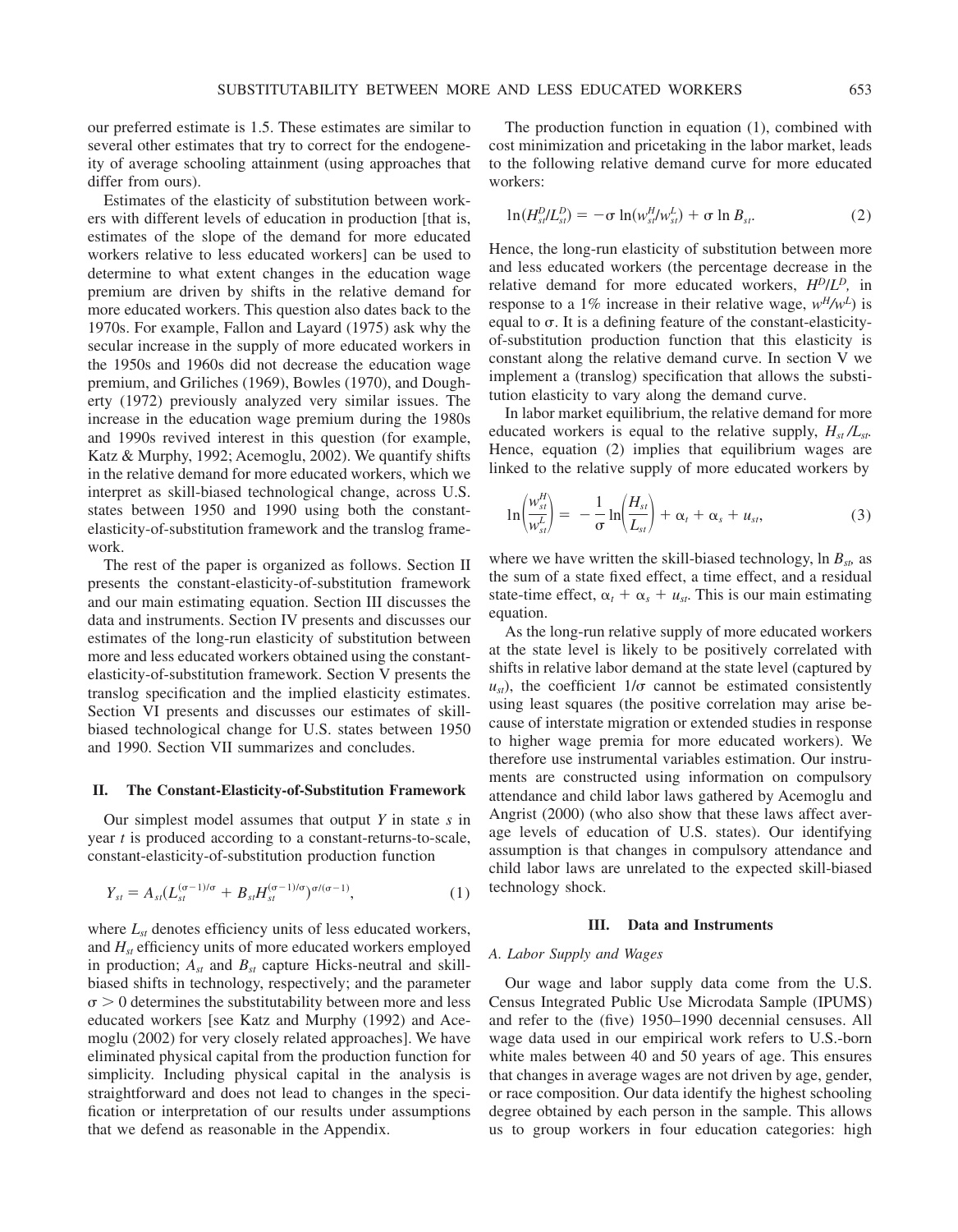school dropouts (HSD) are workers without a high school degree, high school graduates (HSG) are workers with a high school degree who did not go to college, college dropouts (CD) are workers with at least one year of schooling after high school but no college degree, and college graduates (CG) are workers with a four-year college degree. We measure the supply of workers with different education levels in each state, either as the share of white male workers between 21 and 59 years of age in the four education categories or as the share of all workers between 16 and 65 years of age in the four education categories. With these data we obtain the relative supply of more educated workers,  $H_{st}$  /  $L_{sb}$  on the right-hand side of equation (3) in the following way:

- We treat HSD as less educated workers:  $L_{st} \equiv L_{st}^{\text{HSD}}$ .
- We treat the three categories HSG, CD, and CG as more educated workers and aggregate them using  $H_{st} \equiv L_{st}^{\text{HSG}} + L_{st}^{\text{CD}}(\bar{w}_t^{\text{CD}}/w_t^{\text{HSG}}) + L_{st}^{\text{CG}}(\bar{w}_t^{\text{C}}/\bar{w}_t^{\text{HSG}})$ , where  $\bar{w}^{\text{CD}}$ ,  $\bar{w}^{\text{CG}}$ ,  $\bar{w}^{\text{HSG}}$  denote average national wages for college dropouts, college graduates, and high school graduates, respectively (we therefore treat the three categories of more educated workers as perfect substitutes and measure the aggregate supply of more educated workers in high school equivalence units). The wage data used to aggregate the three categories of more educated workers refer to white males when we calculate supply using the shares of white males in the four education categories, and to all workers when we calculate supply using the shares of all workers in the four education categories.

We consider two measures of the relative supply of more educated workers—one based on the labor supply of white male workers only, and the other based on the labor supply of all workers—to ensure that our empirical findings are robust to labor market segmentation by gender and race. If markets are very segmented in this dimension, the supply measure using white males only is more appropriate. If there is no segmentation at all, the supply measure using all workers is preferable. In practice, the two supply measures yield very similar estimates of the elasticity of substitution between more and less educated workers.

We obtain relative wage of more educated workers,  $w_{st}^H / w_{st}^L$ , on the left-hand side of equation (3) by dividing the average weekly wage of high-school-equivalent workers in the white-male wage sample,  $w<sup>H</sup>$ , by the average weekly wage of workers without a high school degree,  $w^L$ , in the same sample (details are given in the Appendix). As robustness check we also measure more educated workers in college equivalence units.

We associate the cutoff between more and less educated workers with high school graduation for three reasons. First, between 1950 and 1990, the most important aspect of increased schooling attainment was the rising share of

TABLE 1.- EVOLUTION OF SCHOOLING IN THE U.S. WORKING POPULATION

| Year | Share of HS<br>dropouts<br>(average) | Share of HS<br>graduates<br>(average) | Share of college<br>dropouts<br>(average) | Share of college<br>graduates<br>(average) |
|------|--------------------------------------|---------------------------------------|-------------------------------------------|--------------------------------------------|
| 1950 | 0.60                                 | 0.22                                  | 0.10                                      | 0.08                                       |
| 1960 | 0.50                                 | 0.28                                  | 0.11                                      | 0.11                                       |
| 1970 | 0.35                                 | 0.35                                  | 0.15                                      | 0.15                                       |
| 1980 | 0.22                                 | 0.37                                  | 0.20                                      | 0.21                                       |
| 1990 | 0.12                                 | 0.33                                  | 0.30                                      | 0.25                                       |

Source: Authors' calculations on U.S. Census IPUMS data 1950, 1960, 1970, 1980, and 1990. Sample: U.S.-born, white, male workers between 21 and 59 years of age in 48 U.S. contiguous states.

workers with at least a high school diploma. Table 1 (based on data for white male workers between 21 and 60 years) shows that the proportion of workers without a high school degree decreased from  $60\%$  in 1950 to 12% in 1990. The increase of college graduates, in comparison, was much smaller (from  $8\%$  in 1950 to  $25\%$  in 1990). Second, associating the cutoff between more and less educated workers with high school graduation is in line with the cross-country literature on the role of education in economic development (for example, Mankiw, Romer, & Weil, 1992; Bils & Klenow, 2000; Caselli & Coleman, 2000; Hendricks, 2002). Third, our instruments for changes in the relative supply of more educated workers (changes in compulsory attendance and child labor laws) mainly affect the high school graduation margin.

Table 2 shows the evolution of the wage premium of college graduates relative to high school dropouts between 1950 and 1990 and compares it with the wage premium of college graduates relative to high school graduates. The wage premium of college graduates relative to high school dropouts increased by 90% over the whole period, which exceeds the increase of the wage premium of college graduates relative to high school graduates. The qualitative behavior of the two education wage premia in each decade is similar.

### **B.** Instruments

Acemoglu and Angrist (2000) have collected data on state- and year-specific compulsory attendance and child labor laws. We use these laws as instruments for changes in the relative supply of more educated workers at the state level. The basic information is summarized in eight dummies, CL6, CL7, CL8, CL9 and CA8, CA9, CA10, CA11, associated with each individual in our sample. The dummy CLX (with  $X = 6, 7, 8, 9$ ) is equal to 1, and all other child-labor-law dummies are equal to 0, if the state where the individual is likely to have lived when aged 14 had child labor laws imposing a minimum of  $X$  years of schooling. And the dummy CAX (with  $X = 8, 9, 10, 11$ ) is equal to 1, and all other compulsory attendance law dummies are equal to 0, if the state where the individual is likely to have lived when aged 14 had compulsory attendance laws imposing a minimum of X years of schooling. The eight dummies are used to calculate the share of individuals for whom each of the CL6–CL9 and CA8–CA11 dummies is equal to 1 in each state. Six out of these eight shares (we omit CL6 and CA8,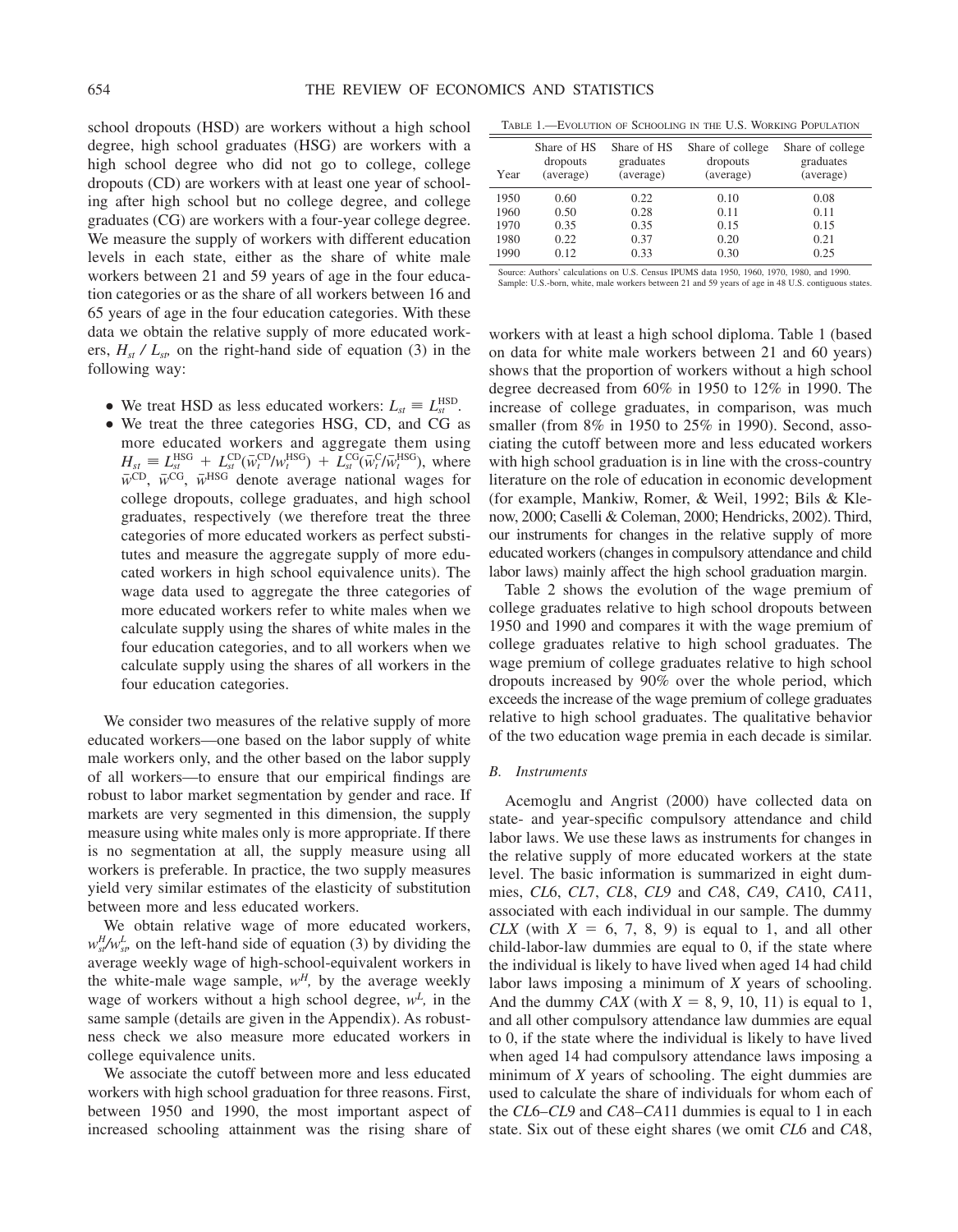TABLE 2.-THE EVOLUTION OF RELATIVE WAGES IN THE UNITED STATES

| Year                                | $\bar{w}^{CG}/\bar{w}^{HSD}$ | $\bar{w}^{CG}/\bar{w}^{HS}$ |
|-------------------------------------|------------------------------|-----------------------------|
| 1950                                | 1.34                         | 1.20                        |
| 1960                                | 1.69                         | 1.36                        |
| 1970                                | 1.95                         | 1.45                        |
| 1980                                | 1.98                         | 1.45                        |
| 1990                                | 2.55                         | 1.76                        |
| Percentage change over whole period | $+90%$                       | $+46%$                      |

Source: Authors' calculations on U.S. Census IPUMS 1950, 1960, 1970, 1980, and 1990. Wages are measured as weekly wages of full-time U.S.-born, white, male workers between 40 and 50 years of age.

as both sets of variables add up to 1) are used as instruments for the relative supply of more educated workers. The data do not include precise information on where individuals lived when aged 14, which is why we follow Acemoglu and Angrist (2000) in assuming that at age 14 individuals either all lived in the current state of residence (state-of-residence) approach) or all lived in the state where they were born (state-of-birth approach). Each method has drawbacks and advantages. For example, the state-of-birth approach probably approximates better the residence at age 14, which should translate into better explanatory power of the instruments for the relative supply of more educated workers. But if interstate migration responds to differences in education premia, states that experience upward shifts in the relative labor demand for more educated workers may attract relatively more workers from states requiring longer schooling. And this may induce a correlation between the instruments and relative labor demand shifts. The state-of-residence approach, on the other hand, generates correlation between the instruments and the relative supply of more educated workers only through the group of people who were affected by the compulsory attendance and child labor laws at 14 and did not migrate to another state. This minimizes concerns regarding the endogeneity of the instruments but at the same time reduces their explanatory power for the relative supply of more educated workers.

Our identifying assumption is that changes in child labor and compulsory attendance laws are not affected by expected shifts in the relative demand for more educated workers. This assumption seems reasonable. Acemoglu and Angrist (2000) argue that changes in these laws were determined by sociopolitical forces operating at the time of their implementation. It seems unlikely that these forces were related to future shifts in the relative demand for more educated workers. Moreover, Acemoglu and Angrist (2000) show that changes in child labor and compulsory attendance laws affected schooling primarily in those grades that were directly targeted, which is unlikely to be consistent with changes in laws being driven by future shifts in the labor demand for more educated workers in general. In addition, Lochner and Moretti (2004) report that changes in child labor and compulsory attendance laws preceded increases in schooling. The correlation between changes in child labor and compulsory attendance laws and subsequent changes in the relative supply of more educated workers is therefore unlikely to be driven by omitted factors such as tastes for schooling or family background variables.

Table 3 reports first-stage regression results for state-ofresidence and state-of-birth instruments using different approaches to the measurement of the relative supply of more educated workers. The regressions include state as well as time fixed effects. Comparing the results using the stateof-residence approach [specifications  $(1)$  to  $(3)$ ] and the stateof-birth approach [specifications (4) to (6)] confirms that the instruments have more explanatory power when constructed using the state-of-birth approach. This can be seen either looking at the  $F$ -statistic for the joint significance of all child labor and compulsory-attendance-law instruments or at the partial  $R^2$ . It can also be seen that the explanatory power of the instruments varies according to how the relative supply of more educated workers is constructed. Generally speaking, instruments work best when used to predict the (raw) ratio of high school graduates to high school dropouts [specifications (1) and (4)]. Differences across specifications are relatively small when using the state-of-birth approach, however. In this case, the F-statistic for the joint significance of all child labor and compulsory attendance law instruments is similar whether we predict the (raw) ratio of high school graduates to high school dropouts, the ratio of more educated workers in high

|                 |            |                                                           | TABLE 3.—FIRST-STAGE REGRESSIONS |            |                                                    |            |
|-----------------|------------|-----------------------------------------------------------|----------------------------------|------------|----------------------------------------------------|------------|
|                 |            | Instruments Obtained Using State-of-Residence<br>Approach |                                  |            | Instruments Obtained Using State-of-Birth Approach |            |
| Specification   | (1)        | (2)                                                       | (3)                              | (4)        | (5)                                                | (6)        |
| CL7             | 0.17(0.09) | 0.06(0.08)                                                | 0.06(0.08)                       | 0.04(0.13) | 0.13(0.16)                                         | 0.13(0.16) |
| CL <sub>8</sub> | 0.21(0.09) | 0.11(0.11)                                                | 0.12(0.11)                       | 0.20(0.14) | 0.45(0.17)                                         | 0.42(0.17) |
| CL <sub>9</sub> | 0.22(0.10) | 0.10(0.11)                                                | 0.07(0.11)                       | 0.20(0.13) | 0.14(0.21)                                         | 0.16(0.21) |
| CA9             | 0.01(0.08) | 0.06(0.08)                                                | 0.06(0.08)                       | 0.35(0.10) | 0.03(0.19)                                         | 0.03(0.18) |
| CA10            | 0.07(0.09) | 0.19(0.11)                                                | 0.19(0.11)                       | 0.38(0.14) | 0.11(0.17)                                         | 0.12(0.17) |
| CA11            | 0.06(0.10) | 0.11(0.11)                                                | 0.10(0.12)                       | 0.45(0.15) | 0.12(0.12)                                         | 0.12(0.12) |
| Partial $R^2$   | 0.058      | 0.056                                                     | 0.056                            | 0.065      | 0.061                                              | 0.064      |
| $F$ -test       | 2.56       | 1.84                                                      | 1.84                             | 3.91       | 3.70                                               | 3.75       |
| $p$ -value      | 0.02       | 0.08                                                      | 0.08                             | 0.001      | 0.003                                              | 0.002      |

Dependent variable:  $\ln(H_d/L_d)$  calculated using white male workers between 21 and 59 years of age. All first-stage regressions include state fixed effects and time fixed effects. Heteroskedasticity-robust standard errors are reported in parenthesis.

Specifications (1) and (4):  $\ln(H_{st}/L_{st})$  calculated using  $L_{st} \equiv L_{st}$ <sup>HSD</sup>,  $H_{st} \equiv L_{st}$ <sup>HSG</sup>.

Specifications (2) and (5):  $\ln(H_u/L_u)$  calculated using  $L_u = L_u^{180}$ ,  $H_u = L_u^{180}$ ,  $H_u = L_u^{180}$  ( $\bar{w}^{\text{CD}}/\bar{w}^{\text{HSG}}$ ) +  $L_u^{02}(\bar{w}^{\text{CD}}/\bar{w}^{\text{HSG}})$  (high school equivalence units obtained using weights from rel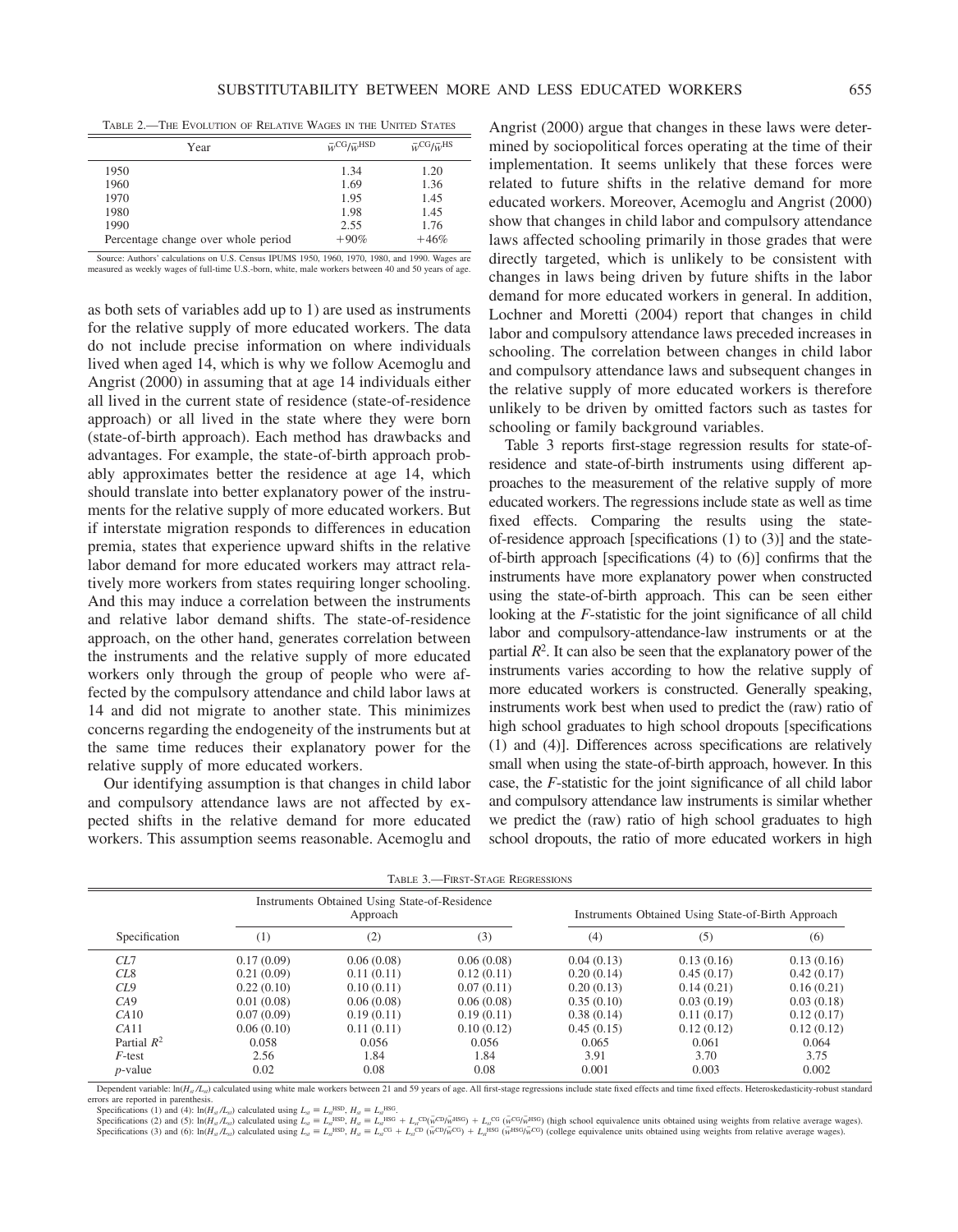# THE REVIEW OF ECONOMICS AND STATISTICS

|                                                                                                                                                     | Measured Relative Supply of More Educated Workers |                                          |                                             |  |  |
|-----------------------------------------------------------------------------------------------------------------------------------------------------|---------------------------------------------------|------------------------------------------|---------------------------------------------|--|--|
| <b>Estimation Method</b>                                                                                                                            | $(1)$ Supply: All<br>Groups <sup>a</sup>          | $(2)$ Supply: All<br>Groups <sup>b</sup> | $(3)$ Supply: 2<br>Groups Only <sup>c</sup> |  |  |
|                                                                                                                                                     | Panel A                                           |                                          |                                             |  |  |
| (i) LS<br>(ii) LS with state dummies and time fixed effects                                                                                         | $-6.25***(0.40)$<br>$2.85***(0.57)$               | $-6.66***(0.40)$<br>$3.44***(0.71)$      | $-5.55***(0.30)$<br>$3.12***(0.72)$         |  |  |
|                                                                                                                                                     | Panel B                                           |                                          |                                             |  |  |
| (i) 2SLS with state dummies and time fixed effects<br>(using state-of-residence instruments)<br>(ii) LIML with state dummies and time fixed effects | $1.38**$ (0.63)                                   | $1.75*(0.90)$                            | $1.56*(0.85)$                               |  |  |
| (using state-of-residence instruments)<br>(iii) Fuller LIML, $F$ -constant = 1, with state                                                          | $1.20***(0.48)$                                   | $1.63*(0.72)$                            | $1.72**$ (0.69)                             |  |  |
| dummies and time fixed effects (using state-of-<br>residence instruments)<br>(iv) Fuller LIML, $F$ -constant = 4, with state                        | $1.30**$ (0.59)                                   | $1.72**$ (0.84)                          | $1.78**$ (0.77)                             |  |  |
| dummies and time fixed effects (using state-of-<br>residence instruments)                                                                           | $1.50**$ (0.44)                                   | $1.96**$ (0.92)                          | $2.00**$ (0.84)                             |  |  |
|                                                                                                                                                     | Panel C                                           |                                          |                                             |  |  |
| (i) 2SLS with state dummies and time fixed effects<br>(using state-of-birth instruments)                                                            | $1.36***(0.47)$                                   | $1.78***(0.71)$                          | $1.96***(0.61)$                             |  |  |
| (ii) LIML with state dummies and time fixed effects<br>(using state-of-birth instruments)<br>(iii) Fuller LIML, $F$ -constant = 1, with state       | $1.28***(0.40)$                                   | $1.69***(0.61)$                          | $1.92***(0.69)$                             |  |  |
| dummies and time fixed effects (using state-of-<br>birth instruments)<br>(iv) Fuller LIML, $F$ -constant = 4, with state                            | $1.33***(0.42)$                                   | $1.75**$ (0.62)                          | $1.96**$ (0.65)                             |  |  |
| dummies and time fixed effects (using state-of-<br>birth instruments)<br>$-1$ $0.40$ $1$<br>1050 1060 1050 1000 11000 10 11<br>T T Q                | $1.42***(0.45)$                                   | $1.85***(0.63)$                          | $2.00**$ (0.64)                             |  |  |

TABLE 4.-THE SUBSTITUTION ELASTICITY BETWEEN MORE AND LESS EDUCATED WORKERS, 1950-1990 (CES SPECIFICATION; SUPPLY CONSTRUCTED USING WHITE MALES ONLY)

Years: 1950, 1960, 1970, 1980, and 1990, 48 contiguous U.S. states, total of 240 observations.

The parameters presented and their standard errors are obtained from the estimates of equation (3) using heteroskedasticity-robust standard errors and applying the delta method. The dependent variable in the regression is the natural logarithm of the ratio between the weekly wage of more educated full-time white male workers 40 to 50 years of age and the wage of less educated full-time white male workers 40 to 50 years of age. Relative supplies are constructed including only white male workers between 21 and 59 years of age.

 ${}^{\text{d}}\ln(H_{\text{rf}}\tilde{L}_{\text{av}})$  calculated using  $L_{\text{sr}} = L_{\text{rf}}^{\text{HSD}}$ ,  $H_{\text{sr}} = L_{\text{g}}^{\text{CG}} + L_{\text{g}}^{\text{CD}}$  ( $\tilde{W}^{\text{CO}}/\tilde{W}^{\text{CG}}$ ) +  $(L_{\text{r}}^{\text{HSG}}(\tilde{W}^{\text{EG}}/\tilde{W}^{\text{CG}}))$ <br>  ${}^{\text{b}}\ln(H_{\text{sr}}/L_{\text{sr}})$  calcula

 $\lim_{x \to a} f(x) = \lim_{x \to a} f(x) = \lim_{x \to a} f(x) = \lim_{x \to a} f(x) = \lim_{x \to a} f(x) = \lim_{x \to a} f(x) = \lim_{x \to a} f(x) = \lim_{x \to a} f(x) = \lim_{x \to a} f(x) = \lim_{x \to a} f(x) = \lim_{x \to a} f(x) = \lim_{x \to a} f(x) = \lim_{x \to a} f(x) = \lim_{x \to a} f(x) = \lim_{x \to a} f(x) = \lim_{x \to a} f(x) = \lim_{x \to a} f(x) = \lim_{x \to a} f(x) = \lim_{x$ 

school equivalence units to high school dropouts, or the ratio of more educated workers in college equivalence units to high school dropouts.

Table 3, shows that the effect of the child-labor- and compulsory-attendance-law instruments on the decennial changes of the relative supply of more educated workers is of the expected sign. Their joint level of significance varies between 0.1% and 8%. To ensure that our estimates of the long-run elasticity of substitution are as robust as possible to weak-instrument concerns, we implement the limitedinformation maximum likelihood estimator recommended by Chao and Swanson (2002) as well as the Fuller-modified limited-information maximum likelihood estimator recommended by Stock et al. (2002) and by Hahn and Hausman (2002) in addition to the two-stage least squares estimator.

#### IV. **Estimates**

### A. Elasticity of Substitution

Table 4 summarizes our estimates of the long-run elasticity of substitution  $\sigma$  between more and less educated workers using measures of supply relying on white male workers only. Standard errors (in parentheses) are obtained by applying the delta method (for example, Ruud, 2000, p. 367) to the distribution of the original estimate  $(1/\sigma)$  obtained by estimating equation (3). The three panels correspond to results obtained using least squares estimation (panel A), instrumental variables estimation using the stateof-residence approach (panel B), and instrumental variables estimation using the state-of-birth approach (panel C). The columns correspond to different ways of measuring the supply of more educated workers. Column (1) measures more educated workers in high school equivalence units, column (2) measures more educated workers in college equivalence units, and column (3) measures more educated workers by the (raw) number of high school graduates.

The results in row (i) of panel A refer to least squares estimates of the long-run elasticity of substitution between more and less educated workers and do not take account of state or time fixed effects. The results indicate that a higher relative supply of more educated workers is associated with higher relative wages for more educated workers (because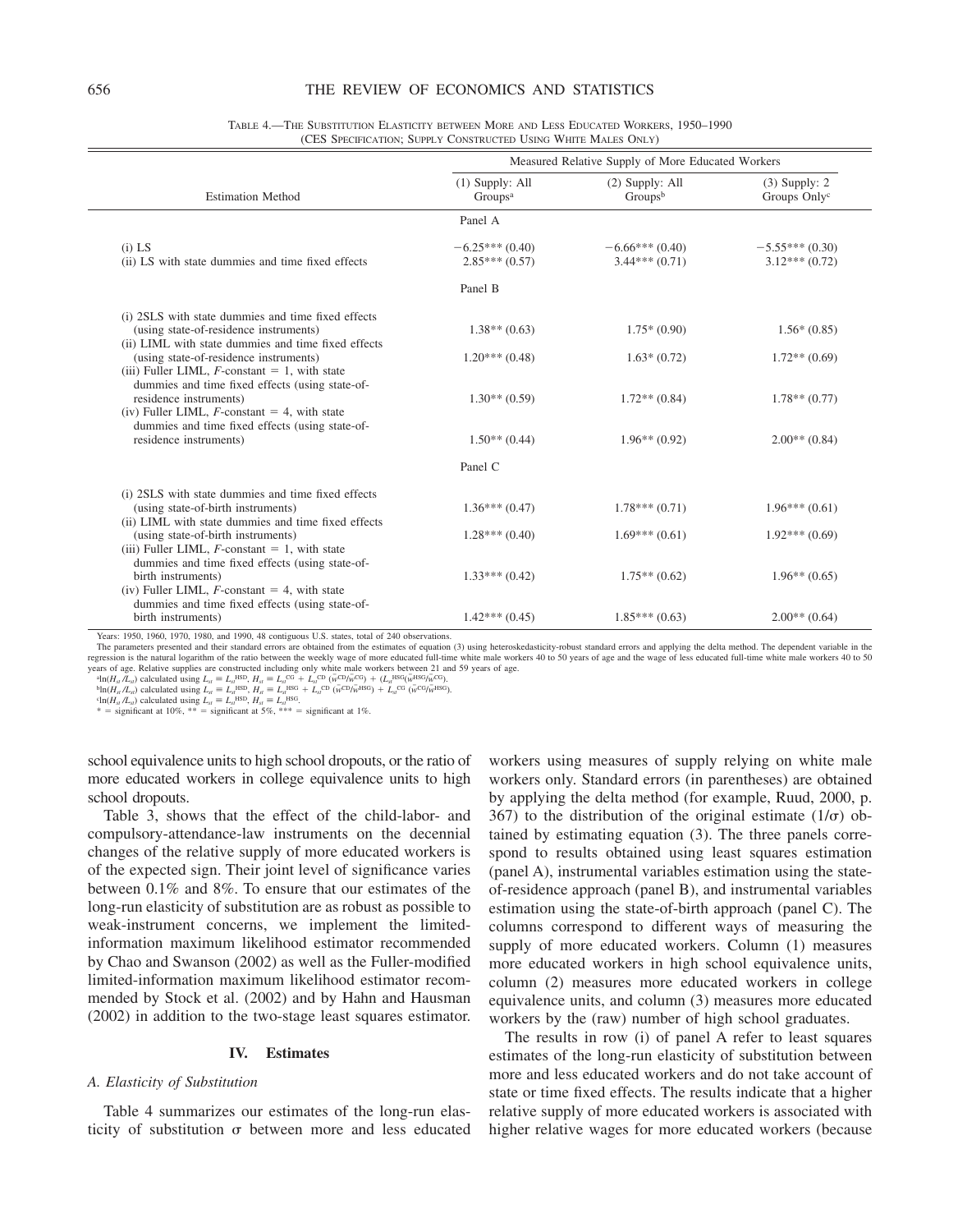the point estimate of the coefficient is negative). The results in row (ii), obtained using least squares with state and time fixed effects, make clear that the finding of a positive correlation between the relative supply of more educated workers and the education wage premium in row (i) is driven by omitted fixed effects. Once these effects are included in the empirical analysis, a higher relative supply of more educated workers is associated with lower relative wages for more educated workers. The long-run elasticity of substitution between more and less educated workers in row (ii) is around 3 with a standard error around 0.65 (with relatively small variations depending on how the supply of more educated workers is measured). We refer to this estimate as the *long-run* elasticity because estimation relies on 10-year changes in the relative supply of more educated workers and their relative wage.

As the relative supply of more educated workers is likely to be positively correlated with outward shifts in relative labor demand, instrumental variables estimation is preferable to least squares estimation. Panel B gives the results of estimating the long-run elasticity of substitution between more and less educated workers, using compulsory attendance and child labor laws as instruments for the relative supply of more educated workers. The instruments are constructed following the state-of-residence approach. Row (i) contains two-stage least squares estimates of the long-run elasticity of substitution, controlling for state and time fixed effects. It can be seen that the value is less than half of the corresponding least squares estimate, whereas the estimated standard errors are similar in the two cases. This confirms the suspicion that the least squares estimator of the long-run elasticity of substitution is biased upward. As our empirical specification is overidentified, we can test the exogeneity of the instruments [using a version of the Hausman test that allows for heteroskedasticity of the residuals; see Woolridge (2001, p. 123)]. The test does not reject the null hypothesis that all instruments are exogenous at the 5% confidence level no matter how we measure the supply of more educated workers.

Panel B, rows (ii)–(iv), implement three instrumental variables estimators that have been shown to be more robust to weak-instrument concerns than two-stage least squares. The limited-information maximum likelihood estimate of the long-run elasticity of substitution is somewhat smaller but more precise than two-stage least squares estimates. The two Fuller limited-information maximum likelihood estimates are calculated for Fuller constants 4 and 1. The Fuller constant 1 results in the most unbiased estimator and is recommended when one wants to test hypotheses; the Fuller constant 4 minimizes the mean squared error of the estimator (Fuller, 1977). Both Fuller limited-information maximum likelihood estimates are similar to two-stage least squares estimates.

Panel C presents instrumental variables estimates of the long-run elasticity of substitution when the child-labor- and compulsory-attendance-law instruments are constructed following the state-of-birth approach. Row (i) contains the two-stage least squares estimate of the long-run elasticity of substitution, controlling for state and time fixed effects. The point estimates are very similar to or larger than in the corresponding specification using the state-of-residence approach (depending on how we measure the supply of more educated workers), whereas the standard errors are somewhat smaller. This is consistent with the state-of-birth approach being preferable to the state-of-residence approach for predicting the relative supply of more educated workers, but also being more likely to be affected by interstate migration. Implementing the Hausman test of overidentifying restrictions yields that instrument exogeneity cannot be rejected at the 5% confidence level except in column (2), where the supply of more educated workers is measured in college equivalence units (the  $p$ -value is 7% in this case).

Panel C, rows (ii)–(iv), implement the three instrumental variable estimators that have been shown to be more robust to weak-instrument concerns than two-stage least squares (limited-information maximum likelihood and Fuller limitedinformation maximum likelihood with Fuller constants equal to 1 and 4, respectively). The estimates are very close to two-stage least squares values, and the standard errors are somewhat smaller. The point estimates of the long-run elasticity of substitution obtained using different instrumental variables specifications and measures of the supply of more educated workers are therefore rather similar and range from 1.2 to 2.

Our preferred estimator is the Fuller limited-information maximum likelihood estimator minimizing the mean squared error using state-of-residence instruments [panel B, row (iv), column (1)], which yields a highly significant long-run elasticity of substitution between more and less educated workers of 1.5, close to the middle of the range of estimates obtained using other instrumental variables estimation methods.

Table 5 reports our estimates of the long-run elasticity of substitution  $\sigma$  between more and less educated workers when we calculate the supply using data on all workers in our sample. Our instrumental variables estimates are now somewhat larger than in table 4, but the differences are always small and statistically insignificant.

#### В. Stability of the Elasticity of Substitution over Time

So far we have assumed the long-run elasticity of substitution between more and less educated workers to be constant over time. We now test this assumption by allowing the elasticity of substitution to differ between the 1950– 1970 period and the 1970–1990 period. Using the state-ofresidence instruments and measuring more educated workers in high school equivalence units yields a two-stage least squares estimate of the elasticity of substitution of 1.61 with a standard error of 0.85 for the 1950–1970 period and 1.47 with a standard error of 0.71 for the 1970–1990 period. Using the state-of-birth instruments, the two-stage least squares estimate is 1.92 with a standard error of 0.92 for the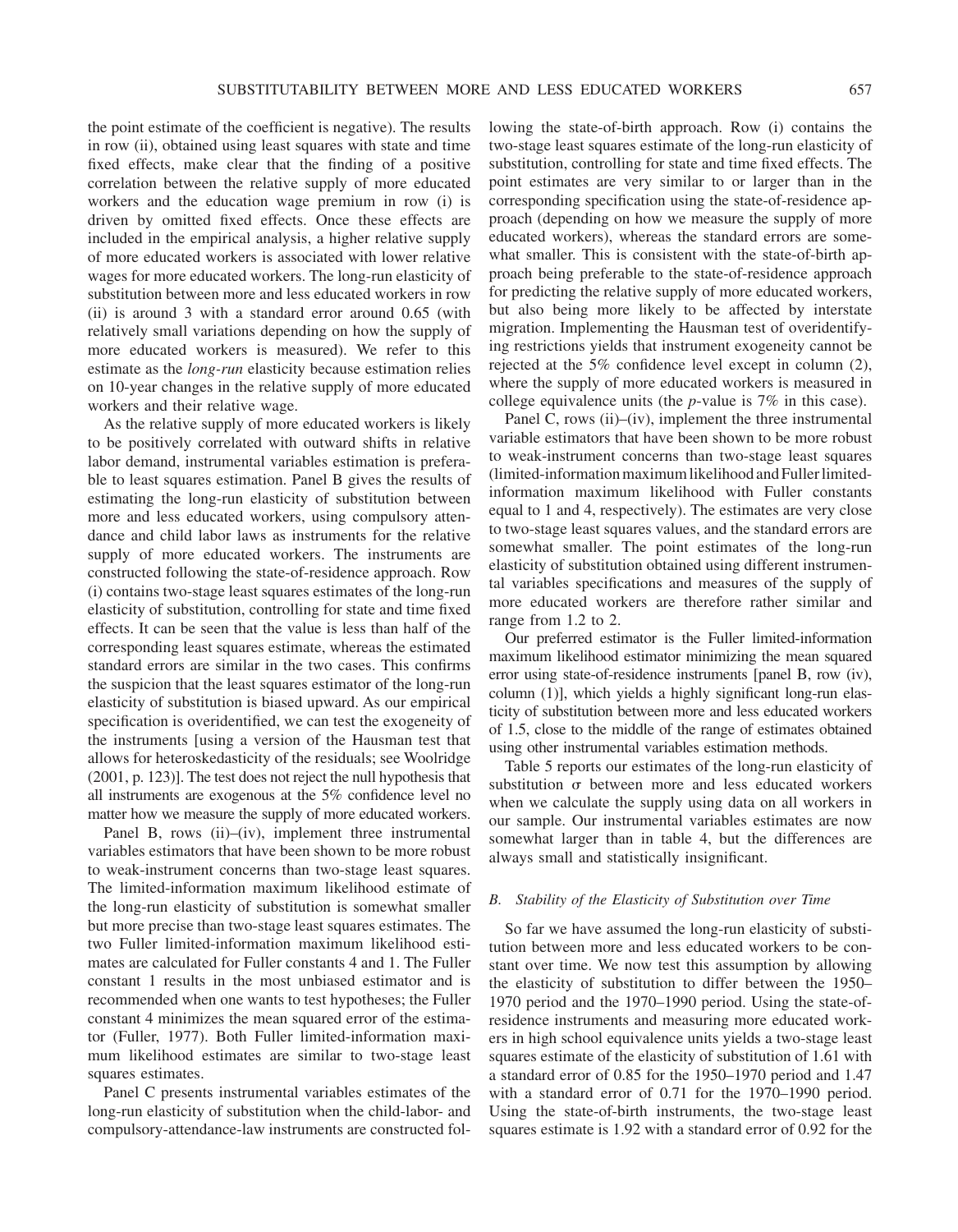# THE REVIEW OF ECONOMICS AND STATISTICS

|                                                                                                                                                    |                                        | Measured Relative Supply of More Educated Workers |                                             |
|----------------------------------------------------------------------------------------------------------------------------------------------------|----------------------------------------|---------------------------------------------------|---------------------------------------------|
| <b>Estimation Method</b>                                                                                                                           | (1) Supply: All<br>Groups <sup>a</sup> | (2) Supply: All<br>$Groups^b$                     | $(3)$ Supply: 2<br>Groups Only <sup>c</sup> |
|                                                                                                                                                    | Panel A                                |                                                   |                                             |
| (i) LS<br>(ii) LS with state dummies and time fixed effects                                                                                        | $-5.55***(0.31)$<br>$2.04***(0.33)$    | $-6.25***(0.39)$<br>$2.50***(0.50)$               | $-6.25***(0.39)$<br>$2.56***(0.60)$         |
|                                                                                                                                                    | Panel B                                |                                                   |                                             |
| (i) 2SLS with state dummies and time fixed                                                                                                         |                                        |                                                   |                                             |
| effects (using state-of-residence instruments)<br>(ii) LIML with state dummies and time fixed                                                      | $1.53***(0.66)$                        | $1.81**$ (0.86)                                   | $2.38***(0.53)$                             |
| effects (using state-of-residence instruments)<br>(iii) Fuller LIML, $F$ -constant = 1, with state<br>dummies and time fixed effects (using state- | $1.53***(0.39)$                        | $1.85***(0.41)$                                   | $2.01***(0.5)$                              |
| of-residence instruments)<br>(iv) Fuller LIML, $F$ -constant = 4, with state<br>dummies and time fixed effects (using state-                       | $1.61***(0.39)$                        | $1.81***(0.41)$                                   | $2.22***(0.55)$                             |
| of-residence instruments)                                                                                                                          | $1.61***(0.39)$                        | $1.88***(0.42)$                                   | $2.19***(0.52)$                             |
|                                                                                                                                                    | Panel C                                |                                                   |                                             |
| (i) 2SLS with state dummies and time fixed                                                                                                         |                                        |                                                   |                                             |
| effects (using state-of-birth instruments)<br>(ii) LIML with state dummies and time fixed                                                          | $1.47***(0.45)$                        | $1.69**$ (0.70)                                   | $2.19***(0.99)$                             |
| effects (using state-of-birth instruments)<br>(iii) Fuller LIML, $F$ -constant = 1, with state<br>dummies and time fixed effects (using state-     | $1.42**$ (0.67)                        | $1.64**$ (0.73)                                   | $2.12*(1.30)$                               |
| of-birth instruments)<br>(iv) Fuller LIML, $F$ -constant = 4, with state<br>dummies and time fixed effects (using state-                           | $1.49**$ (0.70)                        | $1.66**$ (0.72)                                   | $2.12*(1.30)$                               |
| of-birth instruments)                                                                                                                              | $1.58**$ (0.69)                        | $1.69*(0.70)$                                     | $2.09*(1.12)$                               |

| TABLE 5.—THE SUBSTITUTION ELASTICITY BETWEEN MORE AND LESS EDUCATED WORKERS, 1950–1990 (CES SPECIFICATION: |  |                                       |  |  |
|------------------------------------------------------------------------------------------------------------|--|---------------------------------------|--|--|
|                                                                                                            |  | SUPPLY CONSTRUCTED USING ALL WORKERS) |  |  |

Years: 1950, 1960, 1970, 1980, and 1990; 48 U.S. contiguous states; total of 240 observations. The parameters presented and their standard errors are obtained from the estimates of equation (3) using heteroskedasticity-robust standard errors and applying the delta method. The dependent variable in the regression is the natural logarithm of the ratio between the weekly wage of more educated full-time white male neterosacional cross standard cross and physical method. The repetition is the final method of the rate of the section of the section of the section of the section of the section of the section of the section of the secti

\* = significant at 10%, \*\* = significant at 5%, \*\*\* = significant at 1%.

1950–1970 period and 1.72 with a standard error of 0.63 for the 1970–1990 period. Hence, the point estimates are very similar to those obtained for the 1950–1990 period, and the standard errors are somewhat larger. The hypothesis that the long-run elasticity of substitution has remained approximately constant cannot be rejected at any standard level of significance, and we therefore conclude that the assumption is reasonable. The other instrumental variables estimators yield very similar results.

#### $C_{\cdot}$ Comparisons with Previous Estimates of the Elasticity of Substitution

Table 6 summarizes estimates of the aggregate elasticity of substitution between more and less educated workers obtained in previous studies, focusing on work that attempts to take into account the simultaneity of labor demand and labor supply. Johnson (1970) estimates the elasticity of substitution between more and less educated workers to be 1.34, using a cross section of U.S. states in 1960; he uses average age, share of black residents, and share of urban residents as an instrument for the relative supply of more educated workers. Fallon and Layard (1975) estimate the elasticity of substitution between

| TABLE 6.—COMPARISON OF ESTIMATES OF THE SUBSTITUTION ELASTICITY |                   |  |  |
|-----------------------------------------------------------------|-------------------|--|--|
|                                                                 | IN THE LITERATURE |  |  |

| Authors and Method                                       | Preferred<br>Estimate | Standard<br>Error |
|----------------------------------------------------------|-----------------------|-------------------|
| Ciccone and Peri<br>Panel of U.S. states, 1950–1990      | 1.50                  | 0.44              |
| Johnson (1970)<br>Cross section of U.S. states           | 1.34                  | n.a.              |
| Fallon and Layard (1975)<br>Cross section of countries   | 1.49                  | 0.15              |
| Katz and Murphy (1992)<br>U.S. time-series data          | 1.41                  | 0.30              |
| Angrist (1995)<br>Palestinian labor force data           | 2.00                  | 0.19              |
| Murphy, Riddle, and Romer<br>(1998)                      |                       |                   |
| Canadian time-series data                                | 1.36                  | 0.24              |
| Krusell et al. (2000)<br>U.S. time-series data           | 1.66                  | 0.63              |
| Caselli and Coleman (2000)<br>Cross section of countries | 1.31                  | 0.12              |

Note: As in most of the literature, the estimated parameter is the reciprocal of the elasticity of substitution  $(1/\sigma)$ : we used those estimates and the delta method to calculate the point estimate and standard deviation of the elasticity of substitution,  $\sigma$ .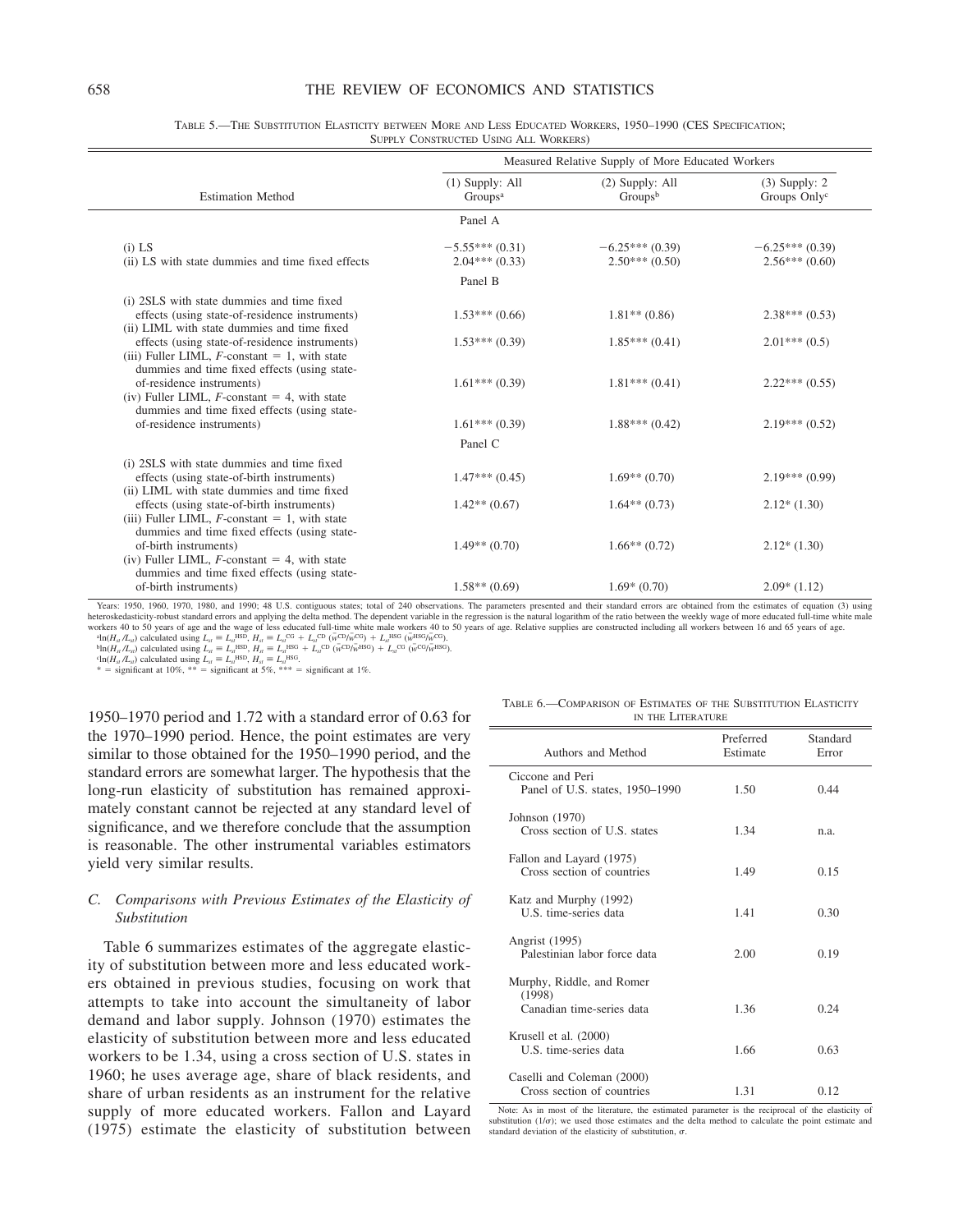TABLE 7.—TRANSLOG ESTIMATES OF  $\alpha_{HL}$  AND IMPLIED SUBSTITUTION ELASTICITY

|                                        |               |                                          | Measured Relative Supply of More Educated Workers |                                   |
|----------------------------------------|---------------|------------------------------------------|---------------------------------------------------|-----------------------------------|
| <b>Estimation Method</b>               | Parameter     | $(1)$ Supply:<br>All Groups <sup>a</sup> | $(2)$ Supply:<br>All Groups <sup>b</sup>          | $(3)$ Supply:<br>2 Groups $Onlyc$ |
| 2SLS with state dummies and time trend | $\alpha_{HL}$ | $0.13**$ (0.06)                          | $0.22***(0.08)$                                   | $0.22***(0.06)$                   |
| (using state-of-residence instruments) | $\sigma_{st}$ | $1.54**(0.25)$                           | $1.93**$ (0.25)                                   | $1.93**$ (0.25)                   |
| 2SLS with state dummies and time trend | $\alpha_{HL}$ | $0.12**$ (0.06)                          | $0.25***(0.07)$                                   | $0.24***(0.05)$                   |
| (using state-of-birth instruments)     | $\sigma_{st}$ | $1.50***(0.25)$                          | $2.03***(0.29)$                                   | $2.01**$ (0.21)                   |

 $\alpha_{HL}$ : Estimated from equation (5).

 $\bar{\sigma}_{st}$ . Elasticity of substitution between more and less educated workers, calculated using equation (6) evaluated at the national value of the wage share of more educated workers (0.62).

Sample: 1950, 1960, 1970, 1980, and 1990; 48 U.S. contiguous states; total number of observations: 240; heteroskedasticity-robust standard errors in parentheses.

 $\mu_H(H_H/L_u)$  calculated using  $L_{st} = L_u^{\text{HSD}}$ ,  $H_{st} = L_u^{\text{CG}} + L_u^{\text{CO}}$  ( $\bar{w}^{\text{CG}}/\bar{w}^{\text{CG}}$ ) +  $L_u^{\text{HSC}}$  ( $\bar{w}^{\text{HSC}}/\bar{w}^{\text{CG}}$ ) and number or observed  $\ln(H_H/L_u)$  calculated using  $L_{st} = L_u^{\text{HSD}}$ ,  $H_{st} = L_u^{\text{HS$ 

\* = significant at 10%, \*\* = significant at 5%, \*\*\* = significant at 1%.

more and less educated workers to be 1.49 using crosscountry data; their instrument for the relative supply of more educated workers is income per capita. Angrist (1995) analyzes the relationship between the return to schooling and the supply of more educated workers among Palestinians in the West Bank and the Gaza Strip during the 1980s; his approach exploits the fact that the increase in the supply of more educated workers was mainly driven by the creation of new local institutions of higher education. The elasticity of substitution between more and less educated workers implied by his estimates is 2.<sup>1</sup> Caselli and Coleman (2000) estimate the aggregate elasticity of substitution between more and less educated workers using cross-country data and find a value of 1.31. Katz and Murphy (1992) estimate the aggregate elasticity of substitution between more and less educated workers using U.S. time-series data for the 1963–1987 period. Their identifying assumption is that year-by-year variations in the relative supply of more educated workers are independent of skillbiased technology shocks. Their estimate, which is probably best interpreted as a short-run substitution elasticity, is 1.41. Krusell et al. (2000) also use U.S. time-series data to estimate the short-run aggregate elasticity of substitution between more and less educated workers and find a value of 1.66. Murphy et al. (1998) apply Katz and Murphy's (1992) approach to Canadian time series data and obtain an estimate of 1.36. Hence, our preferred estimate of the aggregate elasticity of substitution between more and less educated workers (1.5) lies in the middle of the range of estimates obtained in previous studies. It is interesting to note that our estimate of the long-run elasticity of substitution is rather similar to estimates of the short-run elasticity of substitution available for the United States. This may be an indication that it is not much easier to substitute less educated workers for more educated workers in the long run than in the short run.

#### V. **Translog Estimates of the Elasticity of Substitution**

The constant-elasticity-of-substitution aggregate production function assumes that the elasticity of the relative demand for more educated workers with respect to relative wage of more educated workers is constant along the relative demand curve. This assumption can be relaxed by using a translog specification instead.<sup>2</sup> The translog production function is

$$
\ln Y_{st} = \ln \alpha + \alpha_L \ln L_{st} + \alpha_H \ln H_{st} + \frac{\alpha_{LL}}{2} (\ln L_{st})^2
$$

$$
+ \frac{\alpha_{HH}}{2} (\ln H_{st})^2 + \alpha_{LH} \ln L_{st} \ln H_{st} \qquad (4)
$$

$$
+ \alpha_{BH} \ln B_{st}^{TR} \ln H_{st} + \alpha_{BL} \ln B_{st}^{TR} \ln L_{st}.
$$

Our constant-returns-to-scale assumption implies the following parameter restrictions:  $\alpha_L + \alpha_H = 1$ ,  $\alpha_{LL} + \alpha_{LH} = 0$ ,  $\alpha_{HH}$  +  $\alpha_{IH} = 0$ , and  $\alpha_{BL} + \alpha_{BH} = 0$ .

Cost minimization and pricetaking in the labor market imply that the share of total wages going to more educated workers, which will be denoted by  $\beta_{sb}$  is equal to the elasticity of output with respect to the efficiency units of more educated workers.

$$
\beta_{st} = \frac{w_{st}^H H_{st}}{w_{st}^H H_{st} + w_{st}^L L_{st}} = \frac{\partial \ln Y_{st}}{\partial \ln H_{st}} = \alpha_H
$$
\n
$$
+ \alpha_{HL} \ln(H_{st}/L_{st}) + \alpha_{BH} \ln B_{st}^{TR},
$$
\n(5)

where the last equality makes use of the translog production function in equation (4). This is our basic estimating equation for the translog specification. The key parameter,  $\alpha_{HL}$ , can be estimated consistently using the same instruments and the same identifying assumptions as in the constantelasticity-of-substitution case. The elasticity of substitution between more and less educated workers  $\sigma_{st}$  in the translog case can then be obtained as

$$
\sigma_{st} = 1 + \frac{\alpha_{HL}}{(1 - \beta_{st})\beta_{st}},\tag{6}
$$

<sup>&</sup>lt;sup>1</sup> Though Angrist does not estimate the elasticity of substitution between more and less educated workers directly, it is straightforward to back the elasticity out from his estimates [using, for example, the formulas on pp. 26–28 of Hamermesh (1993) for the two-factor CES production function].

<sup>&</sup>lt;sup>2</sup> Detailed treatments of the translog production function can be found in, for example, Berndt and Christensen (1973), Greene (1997), and Hamermesh (1993).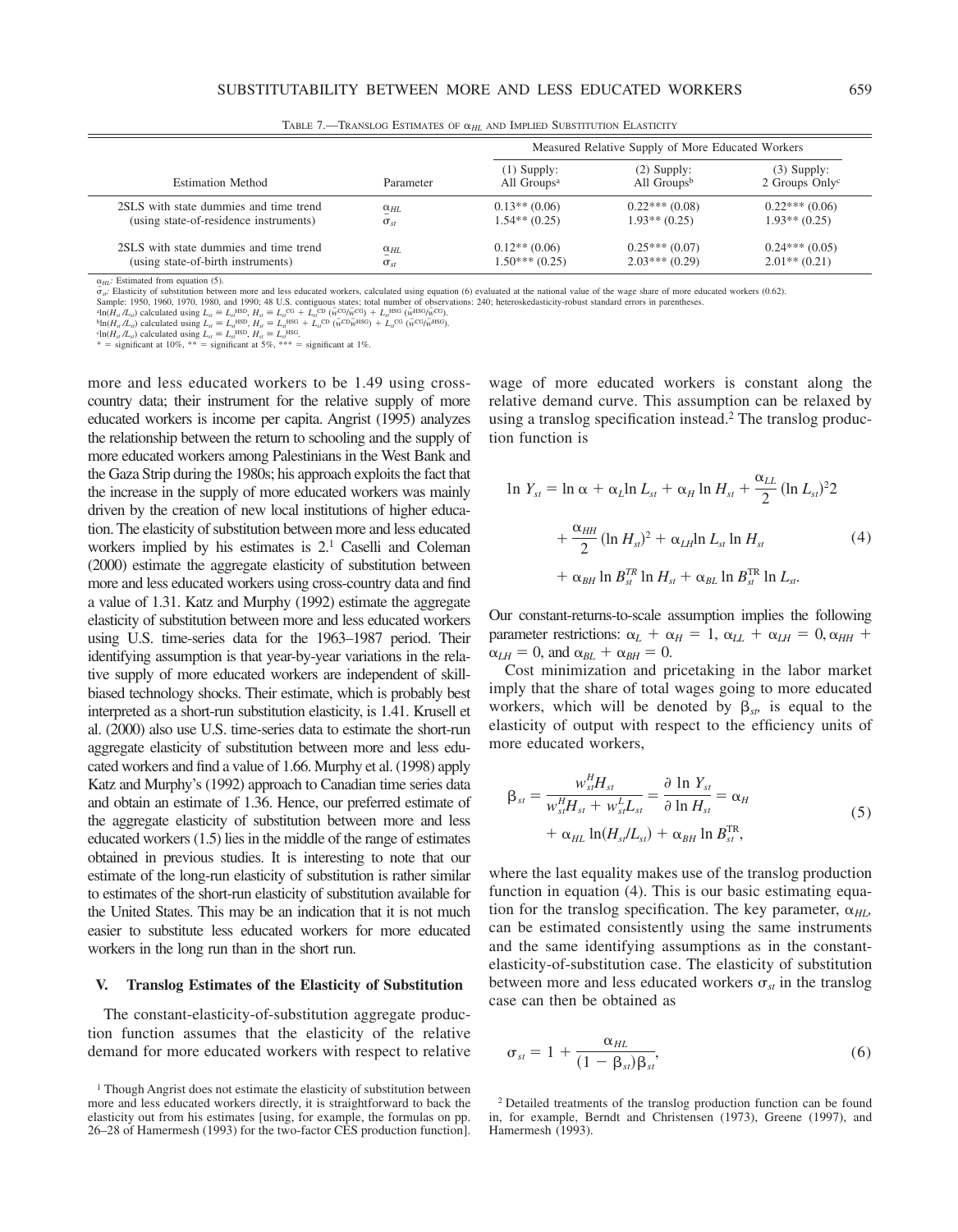|                 | Annual SBTP                 |                           |               |                             | Annual SBTP               |
|-----------------|-----------------------------|---------------------------|---------------|-----------------------------|---------------------------|
| <b>State</b>    | <b>CES</b><br>Specification | Translog<br>Specification | <b>State</b>  | <b>CES</b><br>Specification | Translog<br>Specification |
| Arizona         | 0.087                       | 0.067                     | Michigan      | 0.060                       | 0.048                     |
| New Mexico      | 0.073                       | 0.058                     | Kentucky      | 0.060                       | 0.050                     |
| Maine           | 0.071                       | 0.059                     | Tennessee     | 0.060                       | 0.053                     |
| Arkansas        | 0.070                       | 0.057                     | Texas         | 0.060                       | 0.049                     |
| Colorado        | 0.070                       | 0.048                     | Massachusetts | 0.059                       | 0.040                     |
| New Hampshire   | 0.068                       | 0.053                     | Nebraska      | 0.059                       | 0.038                     |
| Montana         | 0.067                       | 0.050                     | Alabama       | 0.059                       | 0.050                     |
| North Carolina  | 0.067                       | 0.056                     | Virginia      | 0.058                       | 0.047                     |
| Pennsylvania    | 0.067                       | 0.053                     | Georgia       | 0.057                       | 0.048                     |
| New Jersey      | 0.066                       | 0.046                     | Ohio          | 0.055                       | 0.046                     |
| California      | 0.066                       | 0.046                     | Wisconsin     | 0.055                       | 0.042                     |
| Florida         | 0.066                       | 0.053                     | Missouri      | 0.055                       | 0.046                     |
| Wyoming         | 0.065                       | 0.052                     | Iowa          | 0.055                       | 0.041                     |
| Connecticut     | 0.065                       | 0.043                     | Vermont       | 0.054                       | 0.045                     |
| Idaho           | 0.065                       | 0.051                     | Louisiana     | 0.052                       | 0.045                     |
| Utah            | 0.064                       | 0.044                     | Delaware      | 0.052                       | 0.041                     |
| West Virginia   | 0.064                       | 0.054                     | Kansas        | 0.052                       | 0.034                     |
| Minnesota       | 0.063                       | 0.043                     | Mississippi   | 0.050                       | 0.044                     |
| New York        | 0.063                       | 0.045                     | Nevada        | 0.049                       | 0.039                     |
| Oregon          | 0.062                       | 0.046                     | Oklahoma      | 0.048                       | 0.039                     |
| <b>Illinois</b> | 0.062                       | 0.046                     | Indiana       | 0.048                       | 0.041                     |
| Maryland        | 0.062                       | 0.047                     | Rhode Island  | 0.047                       | 0.037                     |
| South Carolina  | 0.061                       | 0.052                     | North Dakota  | 0.046                       | 0.034                     |
| Washington      | 0.061                       | 0.042                     | South Dakota  | 0.039                       | 0.027                     |

TABLE 8.- AVERAGE ANNUAL SKILL-BIASED TECHNOLOGICAL PROGRESS, 1950-1990, BY STATE

where the subscript st makes explicit that the elasticity of substitution varies across states and over time.

Table 7 summarizes estimates of the parameter  $\alpha_{HL}$  [obtained estimating equation (5) with two-stage least squares controlling for state and time fixed effect] and of the implied elasticity of substitution evaluated at the U.S. average value for the wage share of more educated workers,  $\bar{\sigma}_{st}$ . It can be seen that  $\alpha_{HL}$  is significantly positive, whether we use the state-of-residence or the state-of-birth approach to construct the instruments. Combined with equation (6), this implies that the aggregate long-run elasticity of substitution between more and less educated workers is greater than unity in all states. The implied values for  $\bar{\sigma}_{st}$  are close to the long-run estimates obtained using the constant-elasticity-ofsubstitution specification. Estimates obtained using the limited-information maximum likelihood and Fuller modified limited-information maximum likelihood methods are similar to two-stage least squares estimates.

#### An Application: Quantifying Shifts in the Relative VI. Demand for More Educated Workers, 1950-1990

Our constant-elasticity-of-substitution and translog estimates of the slope of the relative demand curve for more educated workers allow us to identify relative labor demand shifts at the U.S. state level for the period 1950–1990. Our conceptual framework associates such shifts with skillbiased technological progress (SBTP). We first identify demand shifts using the constant-elasticity-of-substitution specification, and then using the translog specification.

Combining equation (3) with estimates of the aggregate elasticity of substitution between more and less educated workers allows us to estimate shifts of the relative labor demand for more educated workers (SBTP) for each state,  $\Delta$  ln $B_{sb}$  where  $\Delta$  denotes the difference between adjacent decennial censuses. Table 8 summarizes our estimate of average annual SBTP for the 48 contiguous U.S. states over the period 1950–1990 using our preferred estimate of the substitution elasticity  $(1.5)$ . It can be seen that many western U.S. states experienced large increases in the relative demand for more educated workers, to the point that SBTP was as fast as 8% per year. Several southern states in contrast had rates of SBTP lower than 5% per year. As U.S. states have access to the same technology, these differences are likely due to the pattern of sectoral specialization. Most of the states that experienced larger SBTP started out with a greater supply of more educated workers in 1950 and have seen fast growth in high-tech sectors since.

The relative labor demand shifts implied by the translog estimates of the long-run elasticity of substitution between more and less educated workers can be calculated as

$$
\Delta \ln \left( \frac{w_{st}^H}{w_{st}^L} \right) - \frac{1}{\sigma_{st}} \Delta \ln \left( \frac{H_{st}}{L_{st}} \right). \tag{7}
$$

where  $\sigma_{st}$  is the state-time specific elasticity of substitution implied by the translog production function [defined in equation  $(6)$ ].

Table 8 reports our estimates of SBTP as implied by the translog specification of the production function. The results are rather similar to those obtained using the constant elasticity of substitution specification. Figure 1 plots SBTP for each state obtained using the constant elasticity of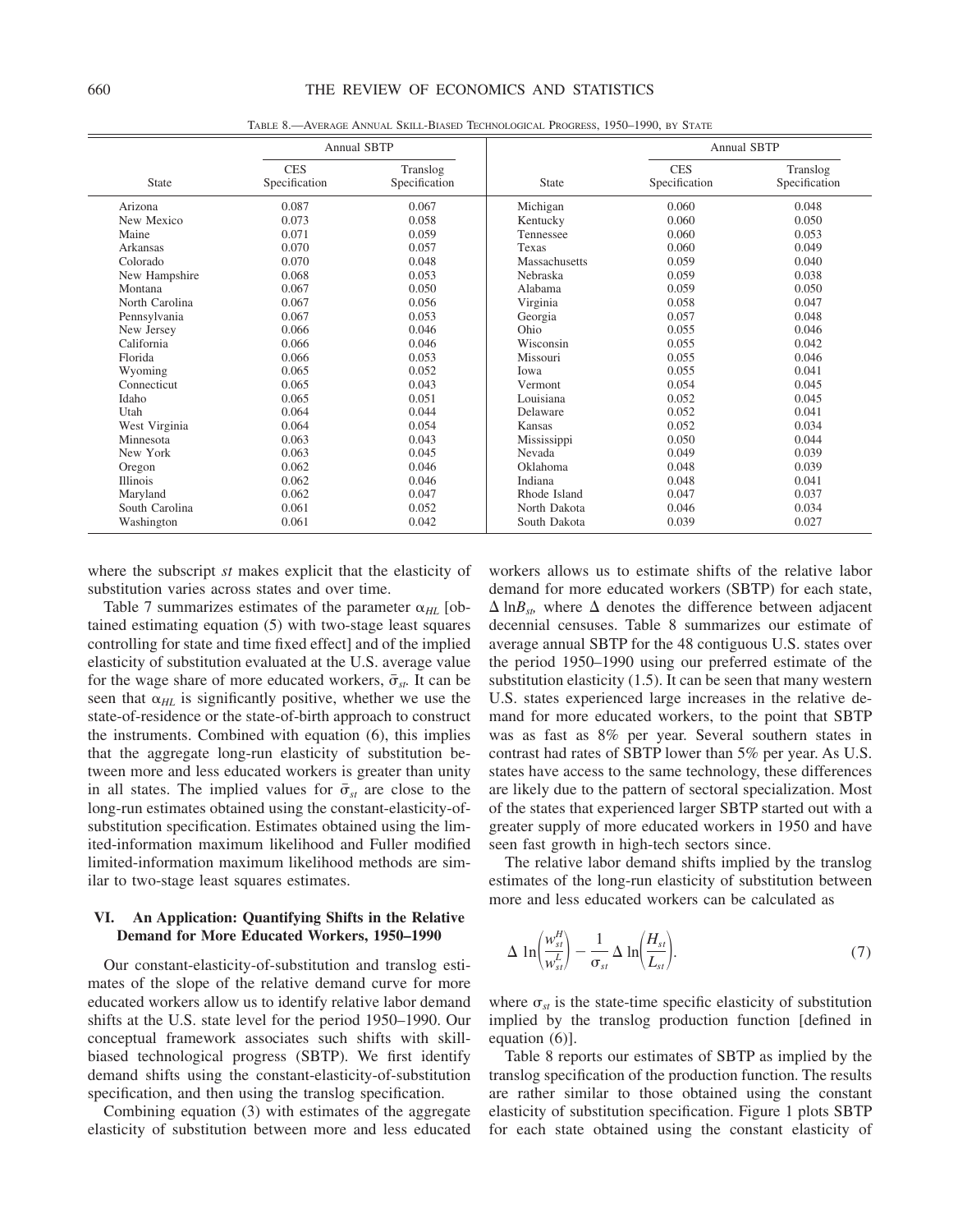



substitution framework against SBTP obtained using the translog framework. It can be seen that the correlation is high (the correlation coefficient is 0.75, and the two methods yield very similar sets of states with slow SBTP and sets of states with rapid SBTP). The main differences arise during the 1980s, where the translog specification yields smaller relative labor demand shifts than the constantelasticity-of-substitution specification. This is because the wage share of more educated workers has been increasing over time and the translog specification implies that increases in this share (once it is above 0.5) raise the elasticity of substitution. The higher the long-run elasticity of substitution (the flatter the relative labor demand for more educated workers), the smaller the reduction in the education wage premium implied by increases in the relative supply of more educated workers. Hence, smaller shifts in the relativelabor-demand curve for more educated workers are necessary to explain rising education wage premia. As the longrun elasticity of substitution implied by the translog specification for the 1980s (2.33) is considerably larger than the value obtained with the constant-elasticity-ofsubstitution specification, the implied relative-labor-demand shifts are substantially smaller. As this finding is supported neither by previous studies nor by our constant-elasticityof-substitution estimates for the 1970–1990 period, we put more weight on the constant-elasticity-of-substitution results for the 1980s.

Table 9 presents our estimates of average annual SBTP across states for each decade between 1950 and 1990 [formally this estimate is obtained as  $(\Delta \alpha_t + \Delta u_{st})/10$ ; see equation (3)], using our preferred constant-elasticity-ofsubstitution estimate of the long-run elasticity of substitution between more and less educated workers. It can be seen that SBTP accelerated in the 1980s [this finding is consistent with Caselli and Coleman (2002)]. A less well-known result is that there has been rapid SBTP since the 1950s.

#### VII. **Summary**

Our main contribution is to provide estimates of the long-run elasticity of substitution between more and less educated workers using data on U.S. states for the period 1950-1990. Our estimates rely on state-time-specific child labor and compulsory attendance laws as instruments for changes in the relative supply of more educated workers and control for state- and time-specific fixed effects. Our preferred estimator yields a point estimate of the long-run elasticity of substitution of 1.5. This implies that a 1% increase in the relative wage of more educated workers reduces relative demand by 1.5%. Or, taking a different perspective, a 1% increase in the relative supply of more educated workers reduces their relative wage by 0.66%.

This estimate of the long-run elasticity of substitution between more and less educated workers is rather robust to

TABLE 9.-AVERAGE ANNUAL SKILL-BIASED TECHNOLOGICAL PROGRESS BY DECADE

| Decade | CES Specification |
|--------|-------------------|
| 1950s  | 0.051             |
| 1960s  | 0.061             |
| 1970s  | 0.054             |
| 1980s  | 0.075             |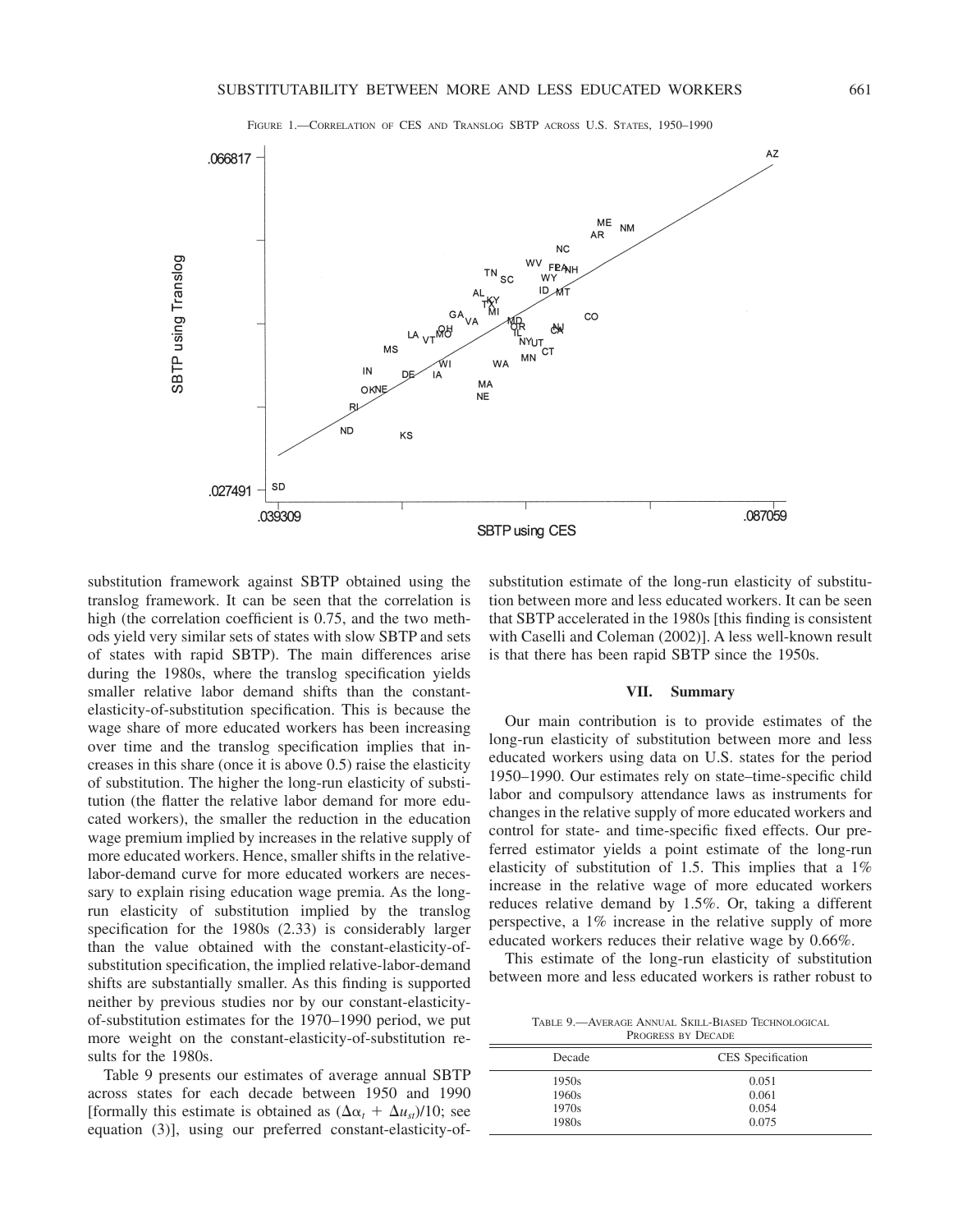a series of variations in the measurement of the relative supply of more educated workers, the construction of the instruments for changes in relative labor supply, and the (instrumental variables) estimation method. Our elasticity estimate is in the middle of the range obtained in previous studies (using either U.S. time series data or cross-country data), despite substantial differences in the estimation methods.

### **REFERENCES**

- Acemoglu, D., "Why Do New Technologies. Complement Skills? Directed Technological Change and Wage Inequality," Quarterly Journal of Economics 113 (1998), 1055-1098.
	- , "Technical Change, Inequality and the Labor Market," Journal of Economic Literature 40 (2002), 7-72.
- Acemoglu, D., and J. Angrist, "How Large Are Human Capital Externalities? Evidence from Compulsory Schooling Laws," in *NBER* Macroeconomics Annual (Cambridge, MA: MIT Press, 2000).
- Angrist, J., "The Economic Returns to Schooling in the West Bank and Gaza Strip," American Economic Review 85 (1995), 1065-1087.
- Autor, D., and L. Katz, "Changes in the Wage Structure and Earnings Inequality" (pp. 1463–1555), in O. Ashenfelter and D. Card (Eds.), Handbook of Labor Economics (Amsterdam: Elsevier, 1999).
- Berndt, E., and L. Christensen, "The Translog Function and the Substitution of Equipment, Structures and Labor in U.S. Manufacturing, 1929–1968," Journal of Econometrics 1 (1973), 81–114.
- Bils, M., and P. Klenow, "Does Schooling Cause Growth?" American Economic Review 90 (2000), 1160-1193.
- Bowles, S., "Aggregation of Labor Inputs in the Economics of Growth and Planning: Experiments with a Two-Level CES Function," Journal of Political Economy 78 (1970), 68-81.
- Bureau of Economic Analysis, "National Income and Production Ac-
- counts," http://www.bea.gov/bea/regional/spi (2004).<br>Caselli, F., and W. Coleman, "The World Technology Frontier," NBER<br>working paper no. 7904 (2000).
- ., "The U.S. Technology Frontier," American Economic Review, Papers and Proceedings 92 (2002), 148-152.
- Chao, J., and N. Swanson, "Consistent Estimation with a Large Number of Weak Instruments," University of Maryland mimeograph  $(2002).$
- Dougherty, C. R. S., "Estimation of Labor Aggregation Functions," Journal of Political Economy 80 (1972), 1101-1119.
- Fallon, P. R., and P. R. G. Layard, "Capital-Skill Complementarity, Income Distribution, and Output Accounting," Journal of Political Economy 83 (1975), 279-302.
- Fuller, W., "Some Properties of a Modification of the Limited Information Estimator," *Econometrica* 45 (1977), 939-954.
- Gollin, D., "Getting Income Shares Right," Journal of Political Economy 100 (2002), 458-474.
- Greene, W., *Econometric Analysis*, 3rd ed. (Upper Saddle River, NJ: Prentice Hall, 1997).
- Griliches, Z., "Capital-Skill Complementarity," this REVIEW, 51 (1969), 465-468.
- Hamermesh, D., Labor Demand (Princeton, NJ: Princeton University Press, 1993).
- Hahn, J., and J. Hausman, "Weak Instruments: Diagnosis and Cures in Empirical Econometrics," MIT mimeograph (2002).
- Hendricks, L., "How Important Is Human Capital for Development?<br>Evidence from Immigrant Earnings," American Economic Review 92 (2002), 198-219.
- Johnson, G., "The Demand for Labor by Educational Category," Southern Economic Journal 37 (1970), 190-203.
- Katz, L., and K. Murphy, "Change in Relative Wages 1963-1987: Supply and Demand Factors," Quarterly Journal of Economics 107  $(1992), 35-78.$
- Klenow, P., and A. Rodriguez-Claire, "The Neoclassical Revival in Growth Economics: Has It Gone Too Far?" in NBER Macroeconomic Annual (Cambridge MA: MIT Press, 1997).
- Krusell, P., L. Ohanian, V. Rios-Rull, and G. Violante, "Capital-Skill Complementarity and Inequality: A Macroeconomic Analysis," Econometrica 68 (2000), 1029-1053.
- Lochner, L., and E. Moretti, "The Effects of Education on Crime: Evidence from Prison Inmates, Arrests and Self-Reports," American Economic Review 94 (2004), 155-189.
- Mankiw, G, D. Romer, and D. N. Weil, "A Contribution to the Empirics of Economic Growth," Quarterly Journal of Economics 107  $(1992), 407 - 437.$
- Murphy, K., C. Riddle, and P. Romer, "Wages, Skills and Technology in the United States and Canada," in E. Helpman (Ed.), *General* Purpose Technology and Economic Growth (Cambridge, MA: MIT Press, 1998).
- Ruud, P. A., An Introduction to Classical Econometric Theory (Oxford: Oxford University Press, 2000).
- Stock, J., J. Wright, and M. Yogo, "A Survey of Weak Instruments and Weak Identification in Generalized Method of Moments," Journal of Business and Economic Statistics 20 (2002), 518-529.
- Woolridge, J. L., Econometric Analysis of Cross Section and Panel Data (Boston: MIT Press, 2001).

## **APPENDIX**

### 1. Physical Capital in the Production Function

Our framework can easily accommodate physical capital as a separate input, as long as this input and the constant-elasticity-of-substitution composite of more and less educated workers enter the production function in a weakly separable way, or formally, as long as the aggregate production function can be written as

$$
Y_{st} = F[K_{st}, A_{st}(L_{st}^{(\sigma-1)/\sigma} + B_{st} H_{st}^{(\sigma-1)/\sigma})^{\sigma/(\sigma-1)}],
$$
\n(A1)

where  $K_{st}$  is physical capital. It is straightforward to show that equation (A-1), combined with cost minimization and pricetaking in the labor market, implies that the relative demand for more educated workers is given by equation (2).

A particular case of equation (A-1) is the (Cobb-Douglas) production function

$$
Y_{st} = A_{st} K_{st}^{\alpha_s} (e_{st}^{(\sigma-1)/\sigma} + B_{st} H_{st}^{(\sigma-1)/\sigma})^{(1-\alpha_s)\sigma/(\sigma-1)}.
$$

This function has the property that the (state-specific) income shares going to capital and to labor (of all education levels) are constant over time and equal to  $\alpha_s$  and to  $1 - \alpha_s$ , respectively. The constancy of labor shares over time implied by this specification turns out to be a reasonable description of U.S. state data for the 1975–2000 period, as we show in the next section.

### 2. Labor Shares in U.S. States

We adopt the procedure proposed by Gollin (2002) to calculate labor income shares at the U.S. state level. The first step is to impute as labor income all the wage and salary income of employees. Then we calculate the average labor income of employees, and we impute to the selfemployed the same average labor income. The sum of measured labor income of employees and imputed labor income of the self-employed is used as a measure of total labor income. Dividing total labor income by total income gives us an estimate of the labor income share at the state level. State-level data on total income, employees' wages, and income of the self-employed are available from the Bureau of Economic Analysis (2004), National Income and Production Accounts for 1975-2000. We then use the state-level labor income shares over this period to check whether labor income shares have trended upward or downward. We cannot reject the hypothesis that labor income shares have no such trend at the 5% level for 45 out of 48 states. Though there are a few outliers (Alaska and Wyoming with low labor shares and the District of Columbia with high labor share), 40 states have labor shares between 0.67 and 0.72 over the whole period. Details are available upon request.

### 3. Data on Workers and Wages

The paper uses data from the 1950, 1960, 1970, 1980, and 1990 IPUMS files in order to calculate the relative supply of skills and